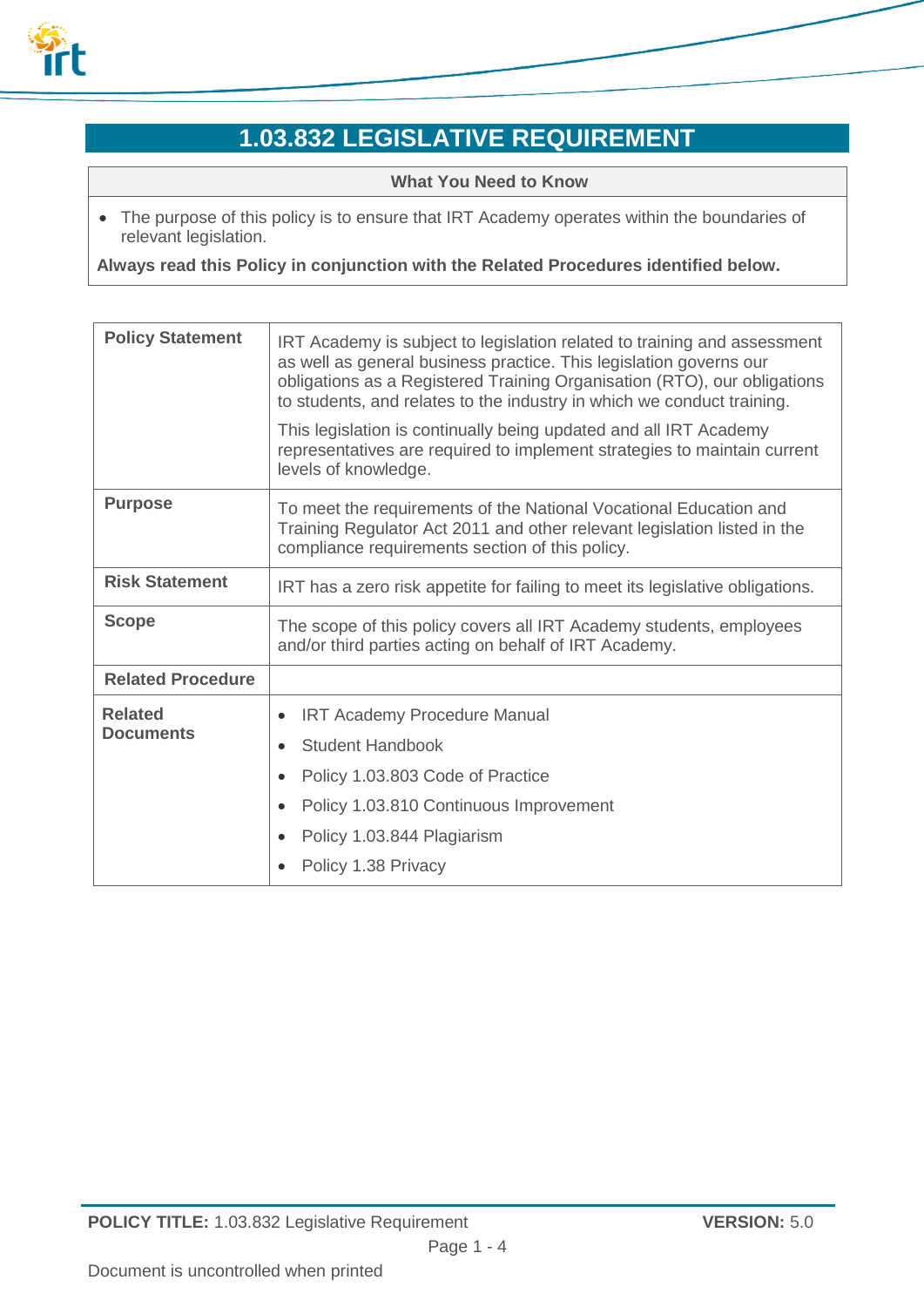

| <b>Compliance</b><br><b>Requirements</b>          | Age Discrimination Act 2004 (Cth)<br>$\bullet$<br>Aged Care Act 1997 (Cth)<br>Aged Care Quality Standards-Standard 8<br>Anti-Discrimination Act 1977 (NSW)<br>Anti-Discrimination Act 1991 (Qld)<br>Apprenticeship and Traineeship Act 2001 (NSW)<br>Apprenticeship and Traineeship Act 2001 (NSW)ACT<br>Competition and Consumer Act 2010 (Cth)<br>Copyright Act 1968 (Cth)<br>Disability Discrimination Act 1992 (Cth)<br>Discrimination Act 1991 (ACT)<br>Further Education and Training Act 2014 (Qld)<br>Health Records (Privacy and Access) Act 1997 (ACT)<br>Health Records and Information Privacy Act 2002 (NSW)<br>Higher Education Support Act 2003 (Cth)<br>National Vocational Education and Training Regulator Act 2011 (Cth)<br>Privacy Act 1988 (Cth)<br>Privacy and Personal Information Protection Act 1998 (NSW)<br>Racial Discrimination Act 1975 (Cth)<br>$\bullet$<br>Sex Discrimination Act 1984 (Cth)<br><b>Standards for Registered Training Organisations 2015</b><br>Trade Marks Act 1995 (Cth)<br>Training and Tertiary Education Act 2003 (ACT)<br>Work Health and Safety Act 2011 (Cth)<br>$\bullet$<br>Work Health and Safety Act 2011 (Qld)<br>$\bullet$ |
|---------------------------------------------------|------------------------------------------------------------------------------------------------------------------------------------------------------------------------------------------------------------------------------------------------------------------------------------------------------------------------------------------------------------------------------------------------------------------------------------------------------------------------------------------------------------------------------------------------------------------------------------------------------------------------------------------------------------------------------------------------------------------------------------------------------------------------------------------------------------------------------------------------------------------------------------------------------------------------------------------------------------------------------------------------------------------------------------------------------------------------------------------------------------------------------------------------------------------------------------------|
|                                                   | Workplace Health and Safety Act 2011 (ACT)                                                                                                                                                                                                                                                                                                                                                                                                                                                                                                                                                                                                                                                                                                                                                                                                                                                                                                                                                                                                                                                                                                                                               |
|                                                   | Workplace Health and Safety Act 2011 (NSW)                                                                                                                                                                                                                                                                                                                                                                                                                                                                                                                                                                                                                                                                                                                                                                                                                                                                                                                                                                                                                                                                                                                                               |
| <b>Policy Owner</b>                               | <b>Group Head IRT Academy</b>                                                                                                                                                                                                                                                                                                                                                                                                                                                                                                                                                                                                                                                                                                                                                                                                                                                                                                                                                                                                                                                                                                                                                            |
| <b>Effective Date</b>                             | May 2021                                                                                                                                                                                                                                                                                                                                                                                                                                                                                                                                                                                                                                                                                                                                                                                                                                                                                                                                                                                                                                                                                                                                                                                 |
| <b>Review Date</b>                                | May 2024                                                                                                                                                                                                                                                                                                                                                                                                                                                                                                                                                                                                                                                                                                                                                                                                                                                                                                                                                                                                                                                                                                                                                                                 |
| <b>Content Manager</b><br><b>Reference Number</b> | EDOC2021/0073802                                                                                                                                                                                                                                                                                                                                                                                                                                                                                                                                                                                                                                                                                                                                                                                                                                                                                                                                                                                                                                                                                                                                                                         |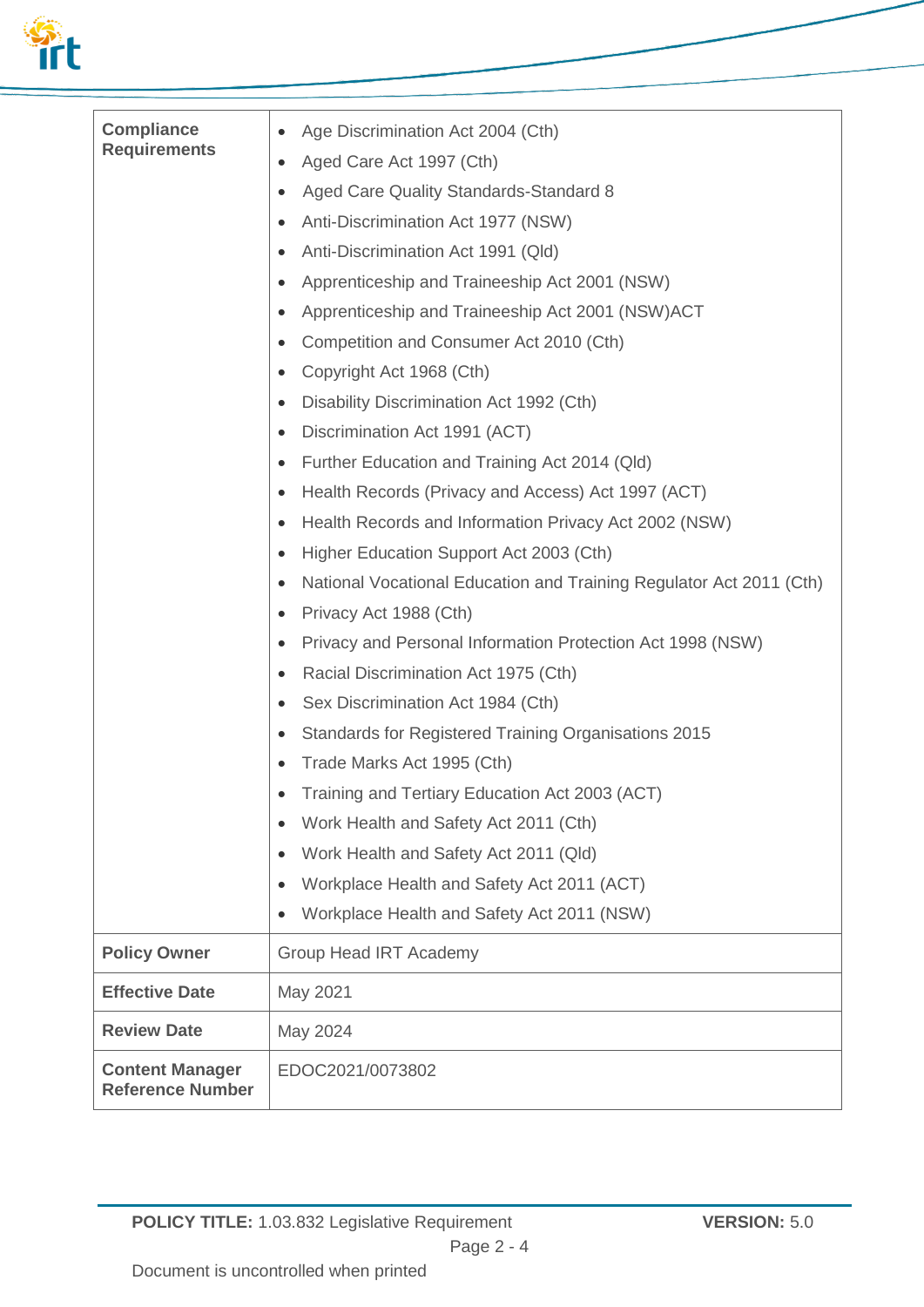

#### **1 POLICY PRINCIPLES**

#### **1.1 Identifying legislative requirements**

IRT Academy will apply a risk management approach to meeting legislative requirements and the Group Head will record the assessed risks and treatment measures within the IRT selfassessment tools managed through the iAuditor platform.

This analysis of risks and countermeasure strategies is to be detailed to allow all staff to understand the IRT Academy strategy to meeting specific legislative responsibilities.

The Group Head IRT Academy is responsible for ensuring appropriate information regarding the risk analysis and countermeasure strategies is communicated to all RTO employees in a timely and accessible manner.

#### **1.2 Informing employees of their responsibilities**

IRT Academy acknowledges that it has a responsibility to inform and educate employees about the legislative requirements that apply to its day to day operations. By taking a coordinated approach to inform employees of these requirements, we will build a culture of acceptance and positive compliance.

It is the responsibility of IRT Academy employees to ensure that they are fully informed of applicable legislative requirements. Subscriptions to relevant VET services may include but are not limited to; ASQA, NSW State Training Services, Skilled Capital, ITECA online newsletters are primary sources of legislative information updates.

#### **1.3 Annual Professional Development**

IRT Academy employees are encouraged to take an active role in the interpreting and application of legislative requirements within IRT Academy operations.

#### **In Practice Example:**

During the annual team professional development workshop a session was delivered by the IRT Legal team outlining the importance of the relevant legislation we are required to comply with.